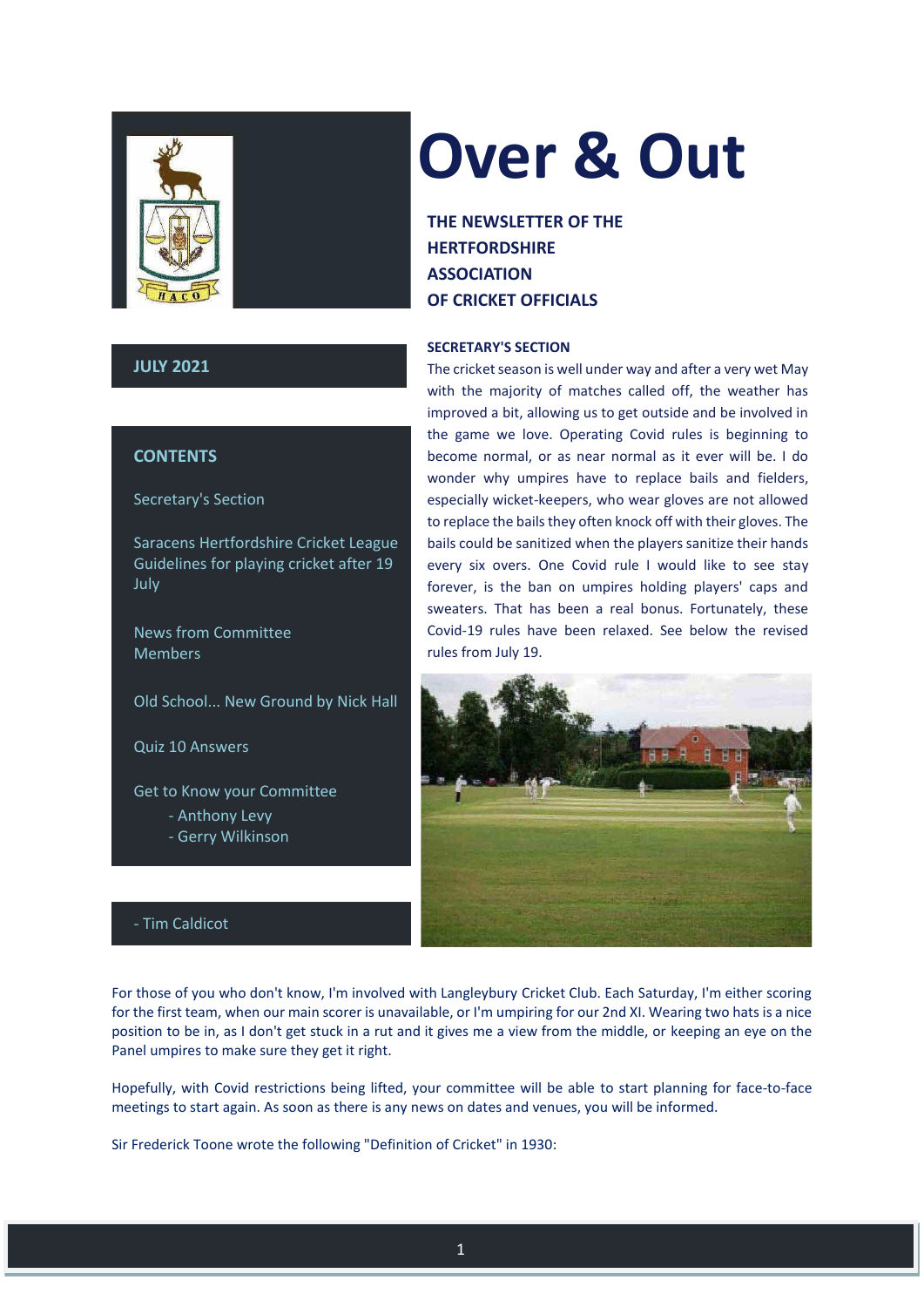"It is a science, the study of a lifetime, in which you may exhaust yourself but never your subject. It is a contest, a duel or melee, calling for courage, skill, strategy and self-control. It is a contest of temper, a trial of honour, a revealer of character. It affords a chance to play the man and act the gentleman. It means going into God's outof-doors, getting close to nature, fresh air, exercise, a sweeping away of mental cobwebs, genuine recreation of the tired tissues. It is a cure for care, an antidote to worry. It includes companionship with friends, social intercourse, and opportunities for courtesy, kindliness, and generosity to an opponent. It promotes not only physical health, but mental force."

Over 90 years later, it is still relevant.

Sir Frederick Toone was Secretary of [Leicestershire](https://en.wikipedia.org/wiki/Leicestershire_County_Cricket_Club) from 1897 to 1902 and of [Yorkshire](https://en.wikipedia.org/wiki/Yorkshire_County_Cricket_Club) from 1903 until his death. He was a great organiser, a quality that was put to particularly good use in ensuring the success of the [benefit seasons](https://en.wikipedia.org/wiki/Benefit_season) of the Yorkshire professionals during his time in office. He died at [Harrogate,](https://en.wikipedia.org/wiki/Harrogate) [Yorkshire.](https://en.wikipedia.org/wiki/Yorkshire)

He was a popular manager of three successive [England](https://en.wikipedia.org/wiki/England_cricket_team) touring teams to [Australia:](https://en.wikipedia.org/wiki/Australia) those of 1920–21, 1924–25 and 1928–29. It was following the last of these tours that he was knighted for his work in helping to promote good relations between "the [Commonwealth](https://en.wikipedia.org/wiki/Commonwealth_of_Australia) and the Mother Country". In *[Wisden's](https://en.wikipedia.org/wiki/Wisden_Cricketers%27_Almanack)* report of the 1932-3 tour of Australia, it said: "the lamented death of Sir Frederick Toone left the M. C. C. without the most capable manager who has ever represented that body on a foreign tour".

#### **CRICKET: AS EXPLAINED TO A FOREIGHNER…**

You have two sides, one out in the field and one in. Each man that's in the side that's in goes out, and when he's out he comes in and the next man goes in until he's out. When they are all out, the side that's out comes in and the side that's been in goes out and tries to get those coming in, out. Sometimes you get men still in and not out. When a man goes out to go in, the men who are out try to get him out, and when he is out he goes in and the next man in goes out and goes in. There are two men called umpires who stay out all the time and they decide when the men who are in are out. When both sides have been in and all the men have been out, and both sides have been out twice after all the men have been in, including those who are not out, that is the end of the game.

Yes it's old, but it's a goodie!!

# **SARACENS HERTFORDSHIRE CRICKET LEAGUE GUIDANCE ON ENTERING STEP FOUR OF THE GOVERNMENT ROADMAP FOR COVID-19**

With effect from Monday 19th July the country has moved to Step 4 of the UK government road map. Following this change the ECB has issued further guidance for recreational cricket. A key focus of the guidance under Step 4 is about individuals taking personal responsibility for their own safety in respect of Covid-19. This note provides guidance for clubs, players and officials taking part in league cricket for the remaining weeks of the 2021 season.

#### **CATERING / HOSPITALITY**

There are no longer any restrictions on opening and operating bars. As previously agreed for the 2021 season clubs are not obliged to provide catering for matches, i.e. lunches or teas; however clubs can choose to do so. Clubs must ensure participants are made aware of the club's policy prior to match day.

#### **CHANGING ROOMS**

There are no longer restrictions on the use of changing facilities but the decision on whether to re-open changing rooms is for each club to decide.

#### **SCORERS & SCOREBOXES**

Although scorers may now sit together in the scorebox it is possible that one or both scorers will decide that they want to continue to sit separately from each other. Clubs should make every effort to accommodate the wishes of the scorers and make adequate arrangements for the scorers to sit apart if required.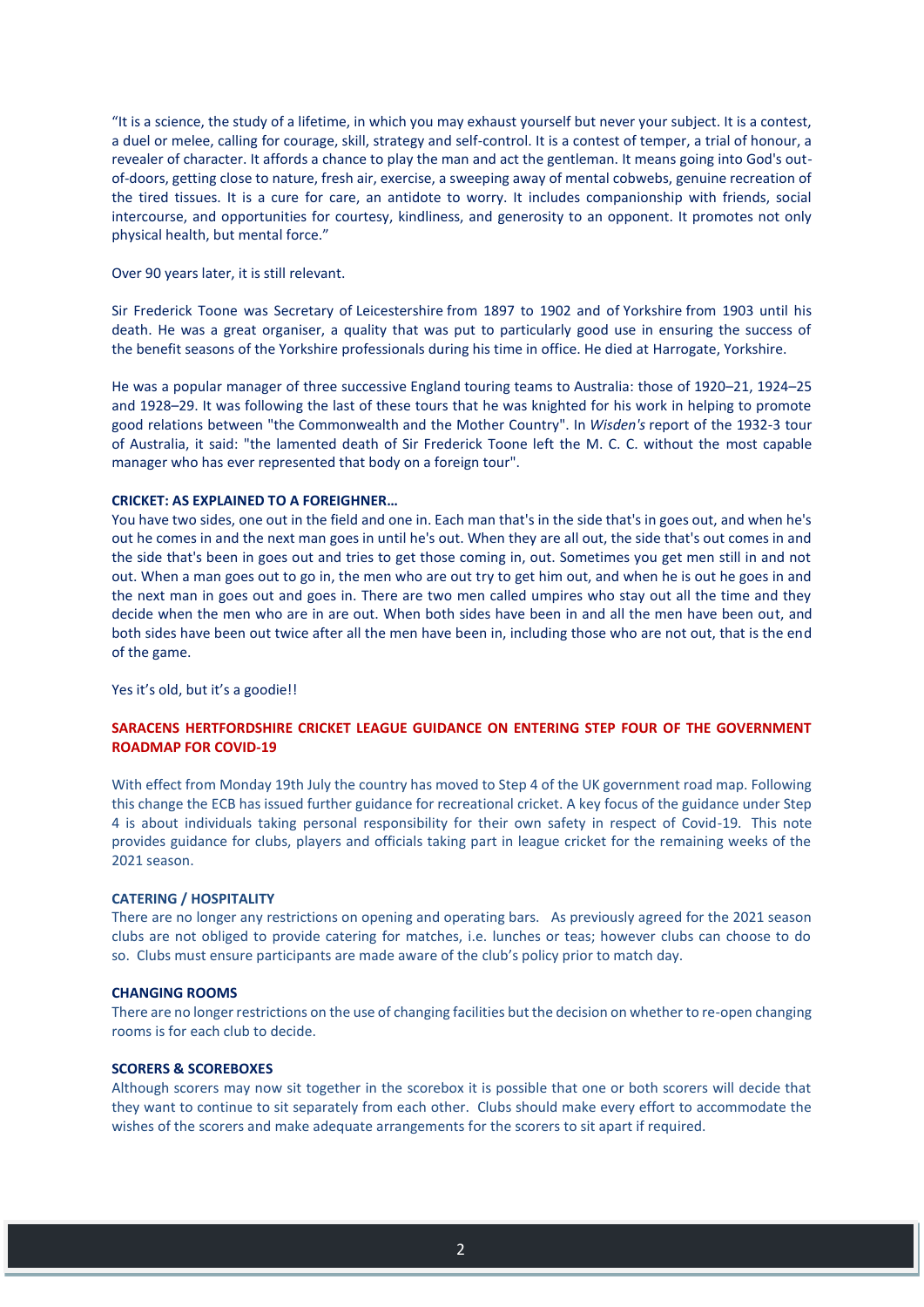#### **SANITISATION BREAKS**

The League does not require mandatory Sanitisation Breaks any longer. However, clubs should continue, whenever possible, to provide hand sanitiser for use by the participants during the game. Participants (players and umpires) should sanitise their hands as frequently as they judge necessary but do so when the playing time taken will be minimised, e.g. at the fall of a wicket, at the end of an over, during any interruption in play. If either captain expresses a wish to continue with Sanitisation Breaks every six overs that wish is to be respected when the side of which he is captain is fielding and the breaks must take place. Participants may prefer to provide their own sanitiser.

#### **THE BALL**

The League strongly advises against saliva/spit or sweat being applied to the cricket ball. The requirement to sanitise the ball at each Sanitisation Break is removed, as is the requirement to sanitise the ball after it has come into contact with a spectator or other non-participant. Umpires are now permitted to handle the ball during play, in accordance with the laws of cricket. Whether they choose to do so is a personal decision and that decision must be communicated to the captains prior to the toss.

#### **PLAYERS' CLOTHING & DRYING MATERIAL**

It is recommended that umpires do not, and are not asked to, carry items of any player's clothing or carry drying material (cloths). If the umpires decide that they are prepared to do so this that should be communicated to the captains prior to the toss.

#### **STUMPS & BAILS**

Players are now permitted to handle the stumps and bails before and during the match, with the agreement of the umpires. The umpires shall inform the captains prior to the toss if they do not wish the players to handle the bails.

#### **BOWLERS' MARKERS**

Umpires are now permitted to provide bowler's markers. Whether they choose to do so is a personal decision and that decision must be communicated to the captains prior to the toss.'

## **NEWS FROM COMMITTEE MEMBERS**

#### **Tim Caldicott (Education Officer)**

#### **EDUCATION, EDUCATION, EDUCATION**

Having now (sort of) settled into my new role as County Education Officer, I thought it best to update you all on the umpiring side of education. Hilary and her fellow "scoring" committee members will be able to keep you abreast of developments in that direction.

Given the extraordinary circumstances of the last 15 months or so, face to face "classroom" style courses have been impossible. However, with a great deal of support from the band of tutors, we have been able to continue our series of CPD courses, which appeared to be well received with some comments enabling us to improve them for future use if required – hopefully not, but they do other us the option of remote operations.

For the moment, the Stage 1 courses are purely online and this may remain that way, but it will be reviewed going forward. Personally, I feel the physical gathering can be advantageous and I think there will be a choice of both in the future. The link for the Stage 1 is:

#### <https://booking.ecb.co.uk/c/express/653e1af6-1124-4486-b253-f9057d700f8e>

It's still free as far as I am aware so, if you haven't tried it, it's a good place to start. I found it quite a useful refresher tool as the Laws have changed quite a bit over the last 3 or 4 years.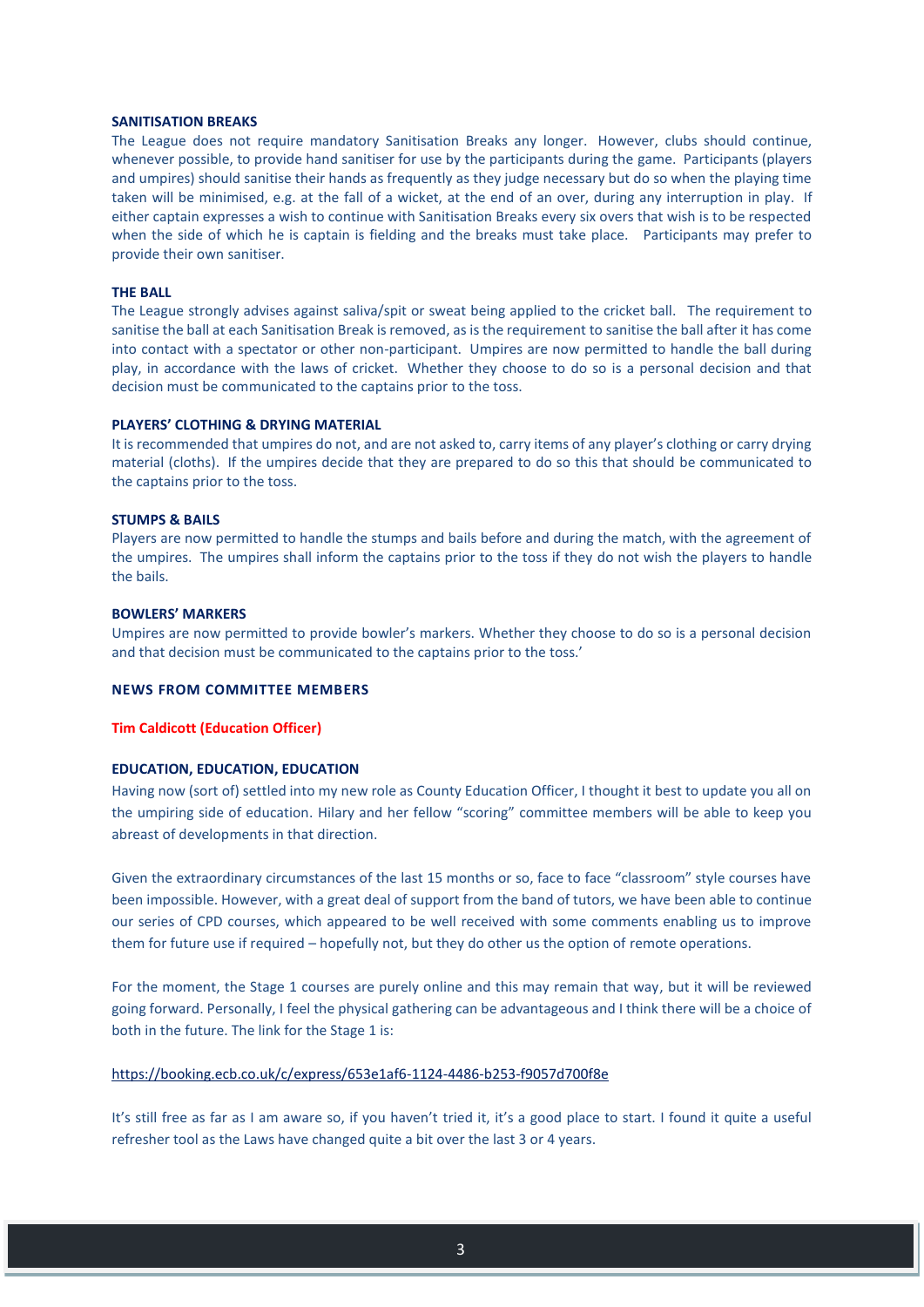We ran two Stage 2 courses during April/May. These are run on a blended learning basis, where there is a tutor led session once a week and then a self-taught module to do during the week between tutored session. We had 16 participants across the 2 sets of evenings, which was the suggested amount for the first time of running, we may be able to expand the numbers or add courses if demand proves that necessary. Again, I'm hoping in the autumn

And/or spring we'll be able to offer physical gatherings as well.

I trust you are all enjoying the season, even if the weather has been mixed! From reports, it appears there have been plenty of learning opportunities during matches so far. Should you bump into any problems, don't be worried about discussing them afterwards. Talk to each other after the match (assuming you're fortunate enough to have a colleague. We are well aware there are many of you who play a lone hand!). If you don't have that opportunity, then perhaps pick up the phone to a fellow umpire you may know. There are a few of us who are acting as mentors and are willing to help out anybody, should you require it. Jon Holland has a list of those doing so and I'm sure he could point you in the right direction. Bear in mind, you can all act as mentors/sounding boards to each other – and there's always the little blue book (or its online equivalent, a great little app by the way) and the umpire and scorer bible, Tom Smith's.

To wrap up this report, I will remind you all of the annual conference we were hoping to run in 2020 but had to abandon as events overtook us. We are looking to run this in March 2022, probably at Hatfield Sports Village again. Watch this space for further development.

Tim Caldicott County Education Officer [education.haco@outlook.com](mailto:education.haco@outlook.com) 07721 017 651

# **GET TO KNOW YOUR COMMITTEE**

#### **Anthony Levy - Vice Chairman**

#### **WHERE WERE YOU BORN AND RAISED. IF NOT IN HERTFORDSHIRE, WHEN DID YOU MOVE HERE?**

I haven't really moved very far! I was born and raised in Ealing (anyone with a vague knowledge of the Hanger Lane Gyratory System will have passed and looked down on the house I lived in for my first 20 years!) and then I moved to my current location in East Barnet on getting married in 1991.

## **HOW DID YOU GET INTERESTED IN CRICKET? WHO WAS THE PERSON WHO INSPIRED YOU TO PLAY THE GAME?**

My father was a fan of both cricket and football and I suspect like most children born in that era, if it was Summer and nothing else was planned, then you spent the whole day sitting down watching the Test Match on BBC – there was nothing worse than either shared coverage with something like the horse racing or getting all excited about the start of a day's play to find that it was 'raining at Old Trafford'.

# **TELL ME ABOUT YOUR CRICKET CAREER FROM SCHOOL TO WHEN YOU RETIRED, IF YOU HAVE RETIRED. LET ME HAVE AS MUCH INFO AS YOU CAN.**

Apart from playing in the back garden or in the school playground, despite having a modicum of talent my cricket career was largely non-existent until I turned 21. My school did not have a cricket team and because I had a long journey home from school it never occurred to either my parents or myself that there might have been other opportunities available e.g. Ealing CC was just 5 minutes away.

In 1988 (aged 21) I was playing football for Maccabi Association London and someone in the team was the vicecaptain of their cricket second XI. As I now realise is typical for the lowest cricket side, he was always scrambling around looking for players most weeks to make up the side for that coming Sunday and would often ask members of the football team - once I had volunteered one week I never looked back! I played for 2 different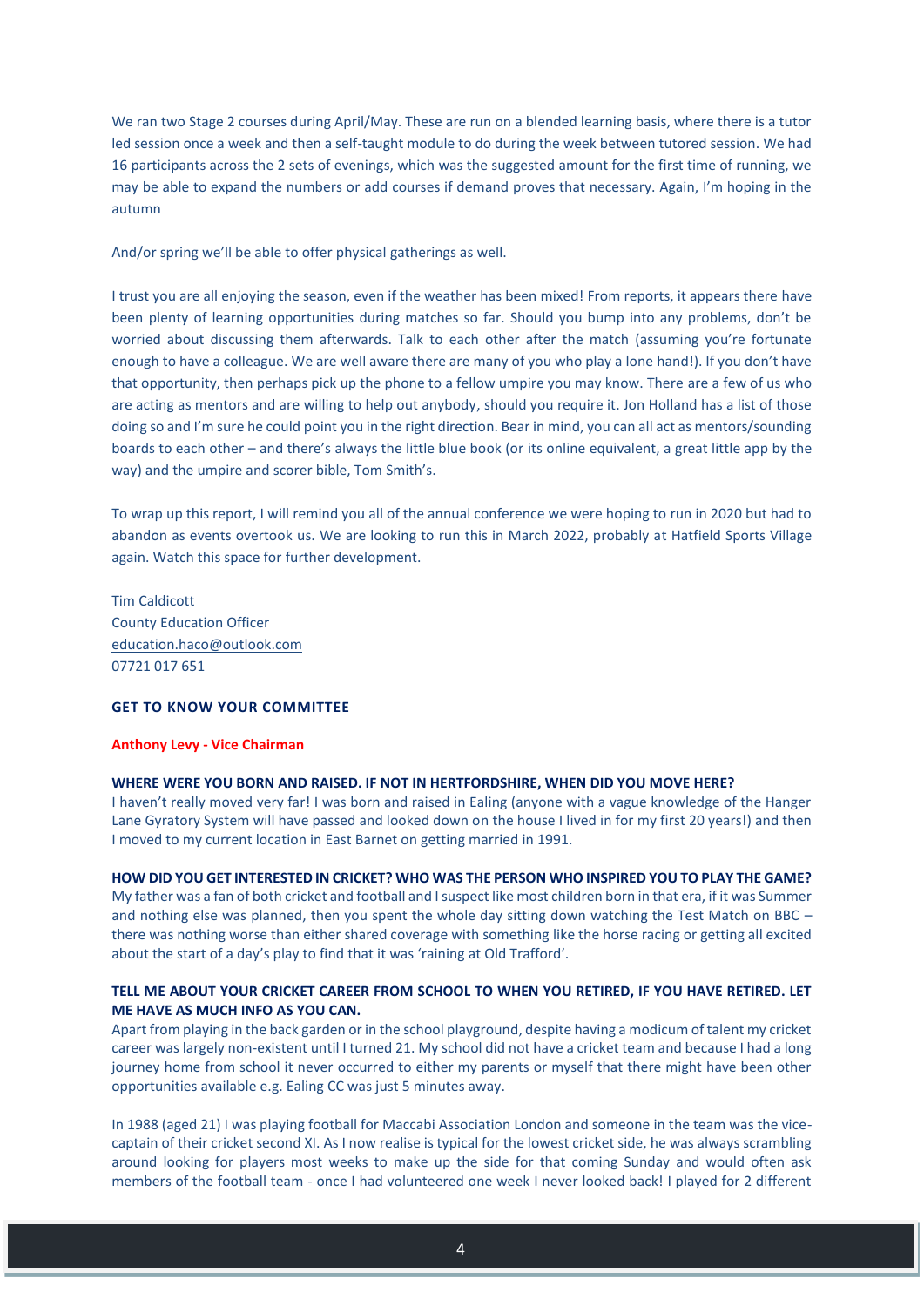Jewish cricket teams over the next 15 years – mainly Sunday friendlies – but with the best part being our annual tours to Devon from 1992 where we went as a social family group, quite different from the usual touring culture. In later years one of our number was Skysports statistician Benedict Bermange, and as a result I got a brief mention on TMS when they interviewed Adrian Edmondson. Benedict contacted the programme with a scorecard from the tour match between MAL and Chagford in which Adrian had played as he lives nearby. Adrian wondered aloud about the great innings he might have played that day only to be advised that he was out Stumped Levy, Bowled Edwards 0!

Then in 2003 a mixture of circumstances, including my son signing up as a 10 year-old colt, brought me to my now local cricket team of Cockfosters. Suddenly I was playing Saturday league cricket for the first time at the age of 37 as the 3<sup>rd</sup> team wicketkeeper and relatively competent batsman. These years were the most enjoyable period of my playing career as the intensity of league cricket (even at that level) improved my game immensely and we secured two successive promotions from Div 10 to Div 8 of the Herts League (when we had 20 teams per division), with a mixture of old hands and young colts coming through the club.

Knee injuries eventually got the better of me and I had decided by the end of the 2009 season to move on from playing…

#### **HOW DID YOU BECOME AN UMPIRE/SCORER**

I really am the accidental umpire! During my playing days at levels where we had to provide scorers and umpires from the players, I was always the person who volunteered to score and it was only occasionally that I had to umpire. I scored a number of Cockfosters games over 2008 and 2009 during a period when I had a number of injuries and fully expected that in the long run the scorebox was where I would end up. However, at the start of the 2010 season (having retired from playing) the Cockfosters 1<sup>st</sup> and 2<sup>nd</sup> teams both had a scorer (my daughter – a member of Herts ACO – being one of them) and the second team had an umpire (1st team).

In Div 2 and therefore covered by the panel). When I volunteered to score for the  $3<sup>rd</sup>$  team the skipper said 'frankly Anthony, if you are available on Saturday, I would rather you umpired'…

By the end of that season the  $2<sup>nd</sup>$  team skipper was asking me to umpire games ahead of their regular umpire and then after taking what was then the Level 1 and Level 1A courses and having spent a full season in 2011 umpiring Cockfosters 2s in Div 5, I reluctantly agreed to join the panel in 2012 as a way of progressing and have not looked back!

#### **WHO ARE YOUR CRICKETING GREATS**

Heroes growing up for varying reasons would include figures like Geoff Boycott, Ian Botham and Mike Gatting. I only just caught the end of Gary Sobers' playing career so the West Indies icon for me is always Viv Richards.

# **WHAT OTHER SPORTS HAVE YOU PLAYED/INTERESTED IN**

The only other sport I played regularly was football. I was a goalkeeper until deciding by the age of around 25 that I was no longer enjoying it. I am a long standing QPR fan although the season ticket and regular away trips stopped once the children came along.

However, the positive side of stopping attending football matches was that I was around when my son took up playing hockey for Potters Bar in 2008. I have watched from the side line as the club has grown from having 2 Men's sides to 4 with their top side having moved 6 rungs up the divisional pyramid such that they started the curtailed 2020/21 season in Prem B of the East League – just 2 levels below the likes of Southgate Hockey Club. Despite my son moving to the US in 2017 (his own hockey ability progressing from helping to make up the numbers in the bottom side to becoming a  $1<sup>st</sup>$  team regular), I continue to be the club secretary and main match reporter – something I have missed as much as the cricket over the last 12 months.

Having done some running as exercise before too many knee injuries I am now a compulsive walker, often walking two hours every day at a surprisingly quick speed – it proves to be a great period of time to unwind and listen to the seemingly endless number of podcasts that are out there!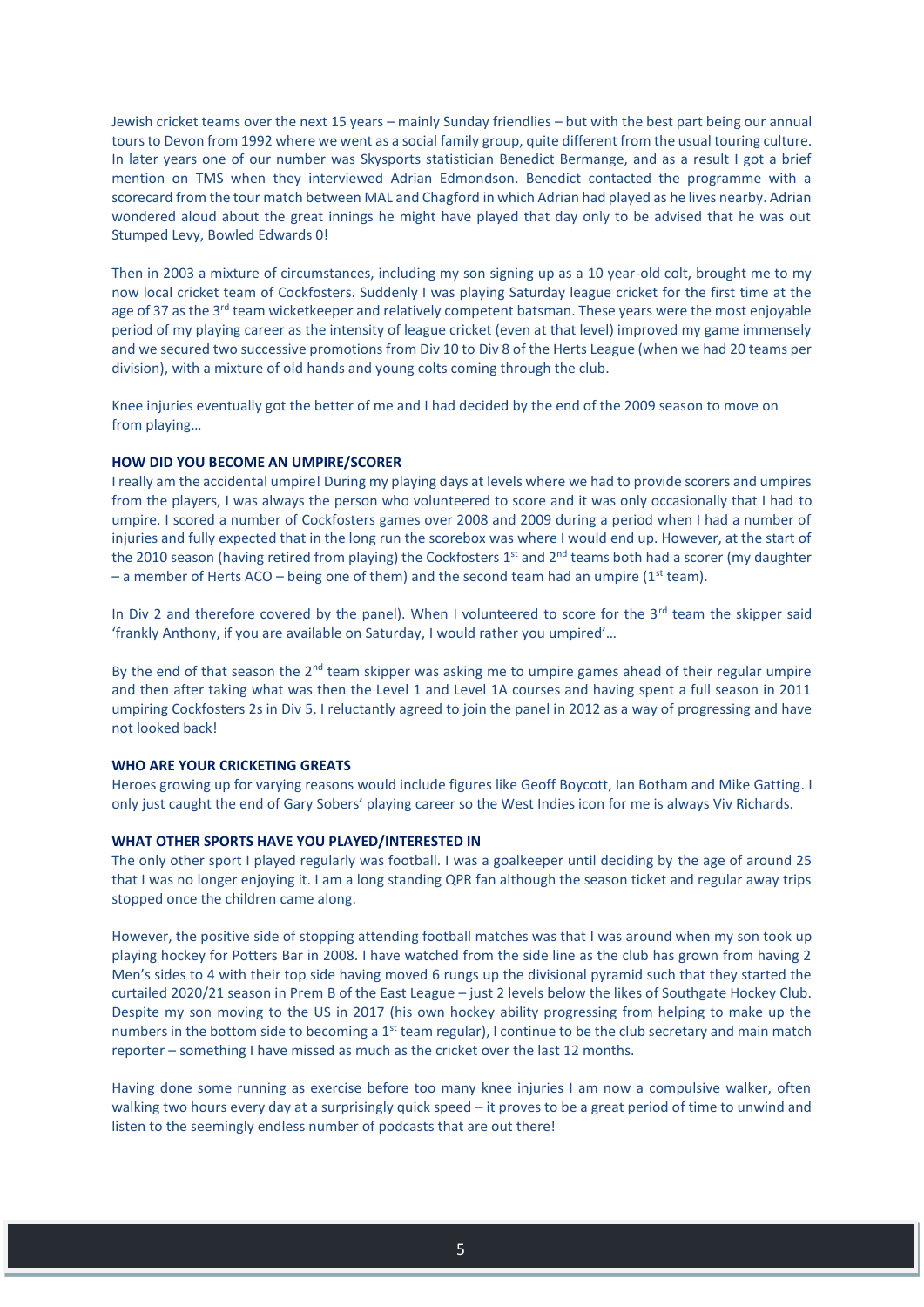#### **DO YOU SUPPORT A COUNTY CRICKET TEAM, IF SO WHICH ONE.**

Middlesex has always been my team. My father followed them and he first took me to Lord's in the summer of 1973 for a Sunday 40 over game and I was hooked. Back in those days you were allowed to enter the field of play and I can still picture myself running around just inside the boundary during the tea interval.

#### **FAVOURITE PLAYER AND WHY**

Currently that accolade goes to Joe Root – seems to be able to play against any type of bowling and on any surface, while having the technique and shots to play all formats of the game and comes over as a likeable guy as well.

#### **YOUR TOP 5 THINGS ON YOUR BUCKET LIST**

Getting the New Zealand trip we originally had pencilled in for Feb 2021 (never booked for obvious reasons) arranged for probably 2023. Once we have done that then Australia, plus some other parts of the USA not previously travelled are also on the list.

Being able to see my son and daughter-in-law in person who live with their 3 dogs in Abilene, Texas. We went for a family gathering for Thanksgiving in 2019 and hope that the pandemic will ease sufficiently for a Thanksgiving or Christmas gathering later in 2021.

From a cricketing perspective I am looking forward to getting back to umpiring and seeing if I can continue to progress beyond the Herts Premier League as well as helping HACO with the wider ECB ACO objectives of decreasing the average age of umpires and increasing diversity. I will admit that reaching this level is already way beyond what I expected to achieve when I first started umpiring in 2010 and I never expected to end up quite so heavily involved in the HACO.

My other cricketing wish would be to attend an international match overseas – something I have not done previously. I would love to attend at either Christchurch (where Cockfosters' sister club are based) or Queenstown (which looks spectacular). If I get to Christchurch then perhaps.

Having already been lucky enough to be able to reduce my working hours to 3 days per week (and hence being able to umpire more during the week) I do look forward to being able to fully retire to help both with the travel and the cricket.

#### **ANY SPORTING HIGHLIGHTS THAT YOU ARE PROUD OF**

I ran and completed the London Marathon in 1997 – achieving my primary goal of actually running for the entire 26.2 miles (you'd be surprised at just how few people actually achieve that as many of the fun runners walk the majority of the second half of the race) in a sedately time of 4 hours and 40 minutes.

I was the Maccabi Southern Football League Div 3 player of the season in 1988, for my relative prowess between the sticks! I was always good at saving penalties (thanks to a great method of working out which way the kicker would shoot depending on the angle and speed of their run up) and can claim to have saved 2 penalties in the same match although the circumstances.

Were somewhat 'village' – for the first penalty I dived to my left, the strike went down the middle, hit the ankle of my trailing leg and went over the bar! The second penalty was the only time I have not moved before the kick was taken as I was completely flummoxed by the run up as to where the shot would go – imagine my joy to see the ball hit high and straight down the middle, allowing me to easily parry the ball over the bar.

Hitting the winning runs on a rare call up for Cockfosters 2s – playing away to Radlett IVs on the bottom pitch we were chasing something like 230 and a whirlwind 50 in 30 balls by the number 8 bat (not me!!) meant that we needed a manageable 45 to win from 10 overs when I strolled in at number 9! We gradually whittled it down to needing 5 off the last over with me on strike – the first ball was a juicy leg stump half volley from which I received the biggest cheer I ever earned when the ball went to the mid-wicket boundary for 4. A scrambled single later in the over (I would have been run out by miles with a direct hit!) secured a 3 wicket win.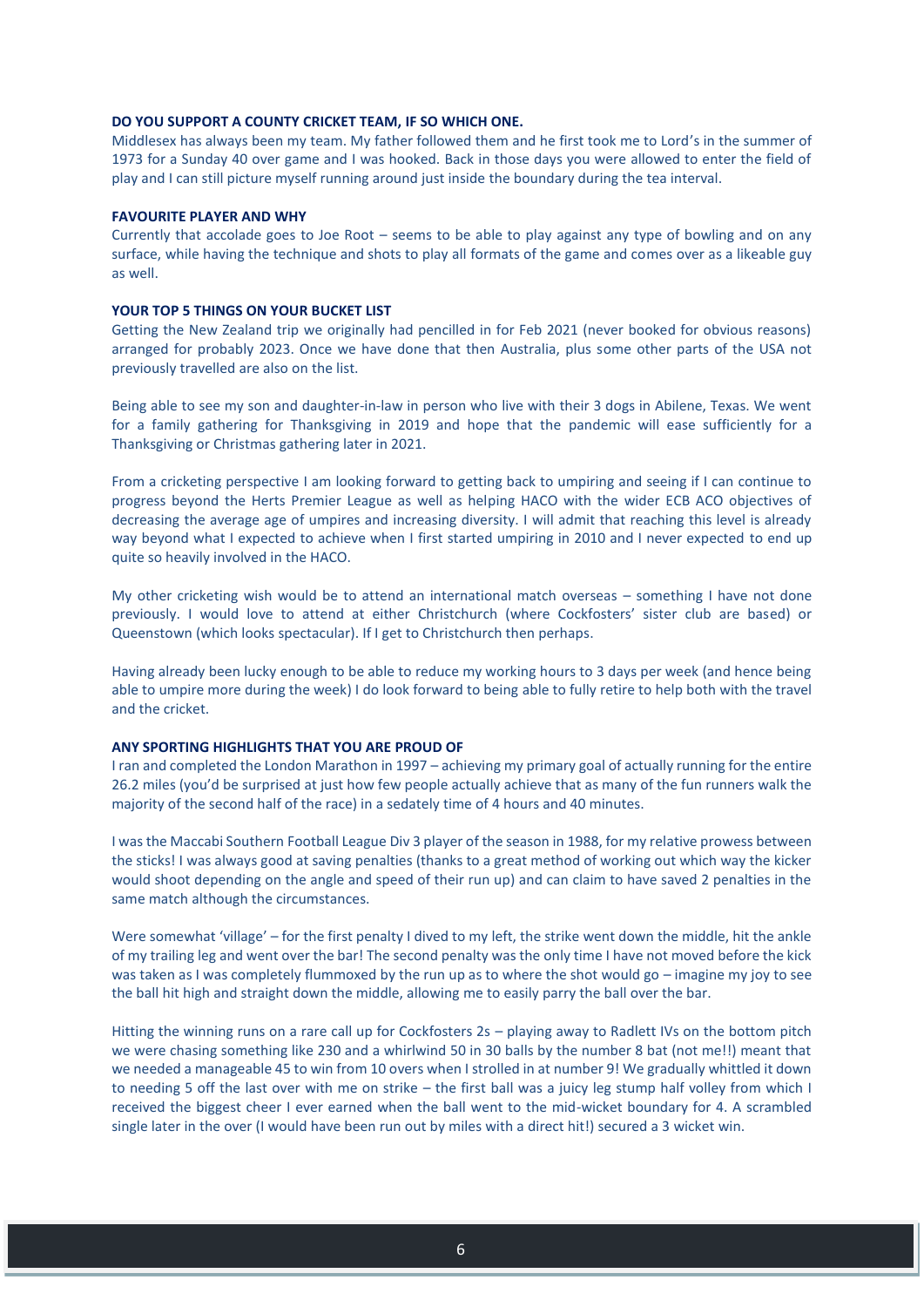## **Gerry Wilkinson - Treasurer**

# **WHERE WERE YOU BORN AND RAISED? IF NOT IN HERTFORDSHIRE, WHEN DID YOU MOVE HERE?**

- Born and raised in Colchester, Essex (1953-71)
- Studied Hotel & Catering Management in Bournemouth, Dorset (1971-74)
- Moved all-round the country working in hotels (1974-80)
- Lived in North London (1980-83)
- Moved to Watford, getting married and buying first house (1983)

## **HOW DID YOU GET INTERESTED IN CRICKET?**

- Played it at my (private) Primary School
- My mother and particularly my father were keen on cricket. They took me to see Essex games not only in Colchester, but at the vast number of grounds Essex played on in the 1960s, including Brentwood, Westcliff, Clacton and Ilford
- The first county championship game I saw was Essex v. Kent at Colchester. Essex opening batsman Gordon Barker scored 181\* and Essex won easily.
- The first Test Match my father took me to was the first day of the first Lord's Test v. Australia in 1964 which was a complete washout as was the following day. So much for uncovered pitches Geoffrey Boycott!

## **WHO WAS THE PERSON WHO INSPIRED YOU TO PLAY THE GAME?**

 My parents were friends with Godfrey Evans (Kent & England wicket-keeper) and I guess I always had an interest in 'keeping, but it wasn't really until another Kent wicket-keeper, Alan Knott, started playing for England that I decided I wanted to be just like him and play cricket for England. Alas, the naivety of youth!

## **TELL ME ABOUT YOUR CRICKET CAREER FROM SCHOOL TO WHEN YOU RETIRED**

- Colchester Royal Grammar School (1964-67): school games U.11-U.14
- King Edward VII Grammar School, Sheffield (1967-69): school games U1.15, 2<sup>nd</sup> XI, 1st XI
- King Edward VI Grammar School, Chelmsford (1970-71): School games  $2<sup>nd</sup>$  XI, 1<sup>st</sup> XI, In my final year at school we reached the final of the Essex Schools competition competing for the Trevor Bailey Shield.
- Unfortunately, we came up against Leyton School, who had a chap playing for them called Graham Gooch. They bowled us out for less than 100, we dropped Gooch when he was on 0 and they cruised to victory. However, at the after-match presentation Trevor Bailey said how impressed he had been with the wicketkeepers on both sides (myself and Gooch) On the strength of that I got a couple of matches representing Essex schoolboys before they discarded me, while he went on to slightly better things!
- 1972-1998: Regrettably now, I was lost to playing a decent level of cricket for a long period of time due to career, family etc. and I merely played for a couple of nomadic sides during this time.
- 1998: Looking for a local club with a good colts set up to get my son involved, I joined Langleybury CC. By now into my mid/late forties, I played mainly for the 3<sup>rd</sup> XI, with the odd game for the 2<sup>nd</sup> XI, taking over the captaincy and running the 4<sup>th</sup> XI from 2000-2004. I had the great honour of being 4<sup>th</sup> XI Player of the Year in 2000 (collecting top batsman award for Div 12 at the annual dinner) two years before Steven Finn received the same award at the age of 13!

#### **HOW DID YOU BECOME AN UMPIRE/SCORER?**

Sometime around 2005/2006 the 1<sup>st</sup> XI at LCC were in need of a scorer (not to mention an admin assistant to do all skipper Nigel Ilott's running around and paperwork!) Having been interested in scoring since a young lad, I signed up to one of Brian Mulholland's winter scoring courses and became duly qualified under the old ACU&s regime.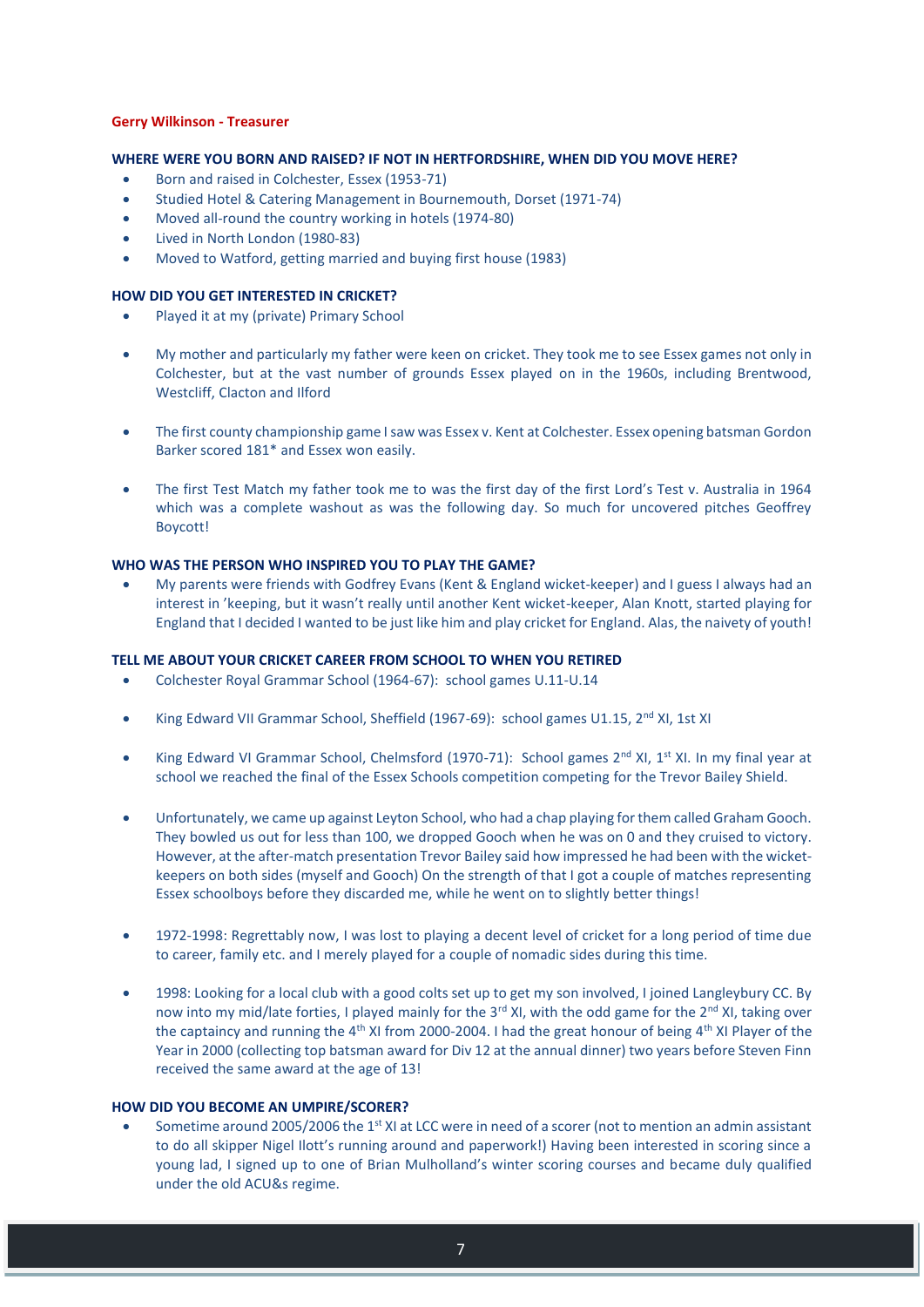- I scored for LCC 1<sup>st</sup> XI for maybe four or five years, before deciding that rather than being cooped up in score boxes, which were often cold, dark and generally unpleasant, I decided I wouldn't mind umpiring where I could enjoy the sun and the abuse of the players!
- I had umpired many times at various levels over the years so decided to sign up for one of the Level 1 courses being run by Tim Caldicott at Abbots Langley. This was followed up over the next few years with a Level 2 course run by Peter Hinstridge and a Level 2C course, possibly Peter again.
- I umpired a couple of seasons for LCC 2<sup>nd</sup> XI before asking Peter if I could join the Panel.
- This I was allowed to do and I had a few years on the panel until an eyesight problem forced me to come off. One or two of the wags at LCC suggested that the quality of my umpiring decisions might actually be improved with impaired vision!

# **WHO ARE YOUR CRICKETING GREATS?**

- This is a difficult one to answer, as I feel it is virtually impossible to compare the best players from different eras, especially in relation to players you have never seen. I shall name a few players from across the ages and state why. The choices relate purely to the purest form of the game, test matches.
- **W G Grace** unrivalled amongst his contemporaries in batting, bowling and gamesmanship! Unfortunately test cricket only started late into his career.
- **Don Bradman** his record (test average 99.94) speaks for itself
- **Michael Holding** the most graceful bowler you could wish to see, who bowled the fastest and most lethal over I have ever seen, without resorting to anything threatening the body. West Indies were playing England at Bridgetown, Barbados in 1981. In his opening over he beat Geoffrey Boycott's bat four or five time, before sending his middle stump cartwheeling out of the ground to end the over.
- **Brian Lara** he looked to score off every ball, playing defensively as a last resort. The complete crowd pleaser who set the highest individual test score (375) in 1994, had it taken away from him by Matthew Hayden's 380 in 2003 and then got it back again with 400\* the following year. For good measure he achieved the highest individual score in all first-class cricket with a score of 501\* for Warwickshire in 1994. Both records still stand.
- **Alan Knott**  well there had to be a wicket-keeper! The ball would melt into Knotty's gloves and when standing up to the wicket, the true test of any 'keeper, he devoured anything that came his way whether catches or stumpings. The perfect foil for 'deadly' Derek Underwood in his pomp.
- **Shane Warne**  absolute master of that most difficult of cricketing arts, leg spin bowling. I saw "the Gatting ball" live on TV and was mesmerised by him (a bit like most English batsmen at the time) ever after.

# **WHAT OTHER SPORTS HAVE YOU PLAYED/INTERESTED IN?**

- Interested in so many, particularly if there is a ball involved. I'll pick out the ones I have played.
- **Football**: reasonable schoolboy footballer. Similar to cricket, 1<sup>st</sup> XI at school, then I was given a couple of outings with Essex schoolboys, before they decided that a puny 5'4" lad might not make it at a higher level!
- **Rugby:** my first Grammar School played only Rugby. After three years of playing Hooker, then Scrum Half for the school team that was it. I never could tackle anyway!
- **Golf:** I've tried, I've really tried, but we don't really rub along very well!
- **Squash:** Played a bit to a reasonable level in my twenties, but that one bit the dust too.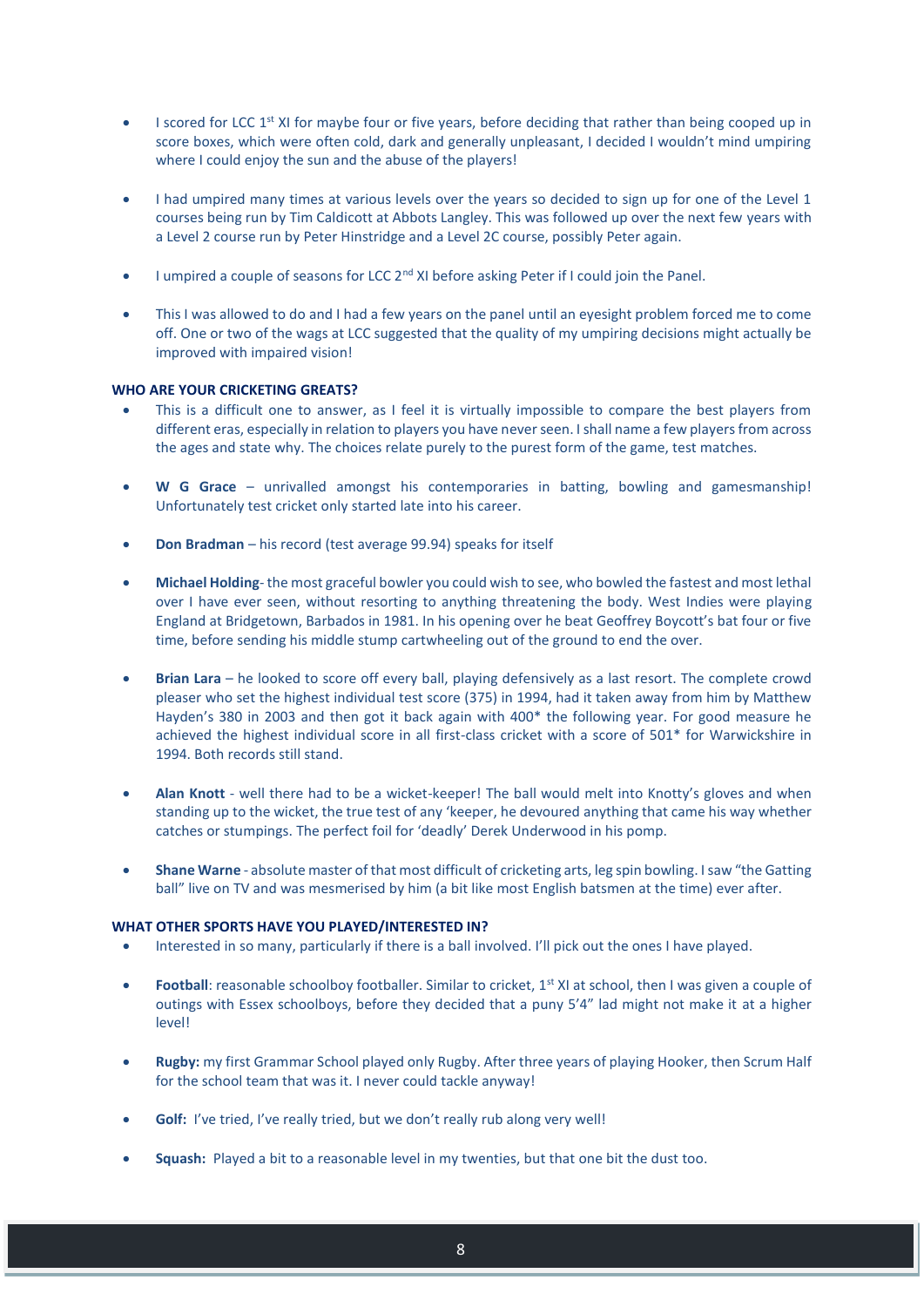**Tennis:** The 1st XI cricket captain and I won the school championship doubles event in our last year (he also won the singles), but there just wasn't time in the summer term to take tennis seriously alongside all the cricket.

# **DO YOU SUPPORT A COUNTY CRICKET TEAM – IF SO WHICH ONE?**

This may not surprise you. All my life it's been the mighty **Essex**!

## **FAVOURITE PLAYER AND WHY?**

- Another exceedingly difficult one, so I'll limit it to a current player who plays all formats of the game who has put in exceptional individual performances over the years.
- **Ben Stokes:** I was in Perth, WA when England lost the Ashes in 9/10 days of playing time just before Christmas 2013. We all knew something was wrong in the squad (KP was playing like the selfish individual he could be at times; Jonathan Trott had mental issues and gone home; Graham Swann had clearly lost his mojo and was bowling tripe; Alistair Cook looked like a rabbit in the headlights)
- Enter Ben Stokes in just his second test match. In the second innings Ben came in at 121-4, with a mere 382 more required for victory. We didn't get them, but that day Ben showed he had the guts and determination to stand up to the Aussies, with an outstanding innings of 120, while we sang along to Christmas Carols with the Barmy Army!
- In early 2016 we were fortunate to be at the Cape Town test to witness the sheer brutality of Ben's hitting power, in his highest innings to date of 258, with 11 x 6s. Johnny Bairstow was a little pedestrian by comparison in their stand of 399 for the fifth wicket, although he did go on to score 150 himself.
- 2019 who doesn't remember Ben's huge contribution to winning the World Cup, followed by that magnificent 135\* against Australia in the Headingley test, helping England to the winning score of 362-9. Thanks for the 1\* Jack Leach!

## **YOUR TOP 5 THINGS ON YOUR BUCKET LIST**

- I'm not sure I'm a "bucket list" type of person, who just wants to tick things off on a list, but I'll play along:
	- 1. Travel in India, probably in the "Golden Triangle" and ideally incorporating a Test Match or two when England are there.
	- 2. Spend more time in Australia, where our daughter now lives (Perth). Again England cricket would be high on the agenda.
	- 3. Travel in Russia. Cruise from Moscow to St Petersburg booked for last August is rescheduled for this August. We shall see!
	- 4. For many years I have been involved with Amateur Dramatics. I would be made up to get even the smallest of roles in a TV production of Doctor Who.
	- 5. Receive a telegram from the Monarch on my 100<sup>th</sup> birthday. I think fulfilment of no. 4 is more likely than that one!

#### **ANY SPORTING HIGHLIGHTS THAT YOU ARE PROUD OF**

- Going to my first ever century with a straight six and being comprehensively stumped next ball!
- Getting a hole in one just once in my life (Beauchief Golf Course, Sheffield)

# **Nick Hall - Committee Member**

Having been born within a De Chambeau drive of Vicarage Road my parents must have thought it right and proper to keep the family in the Watford area throughout my childhood, which they duly did!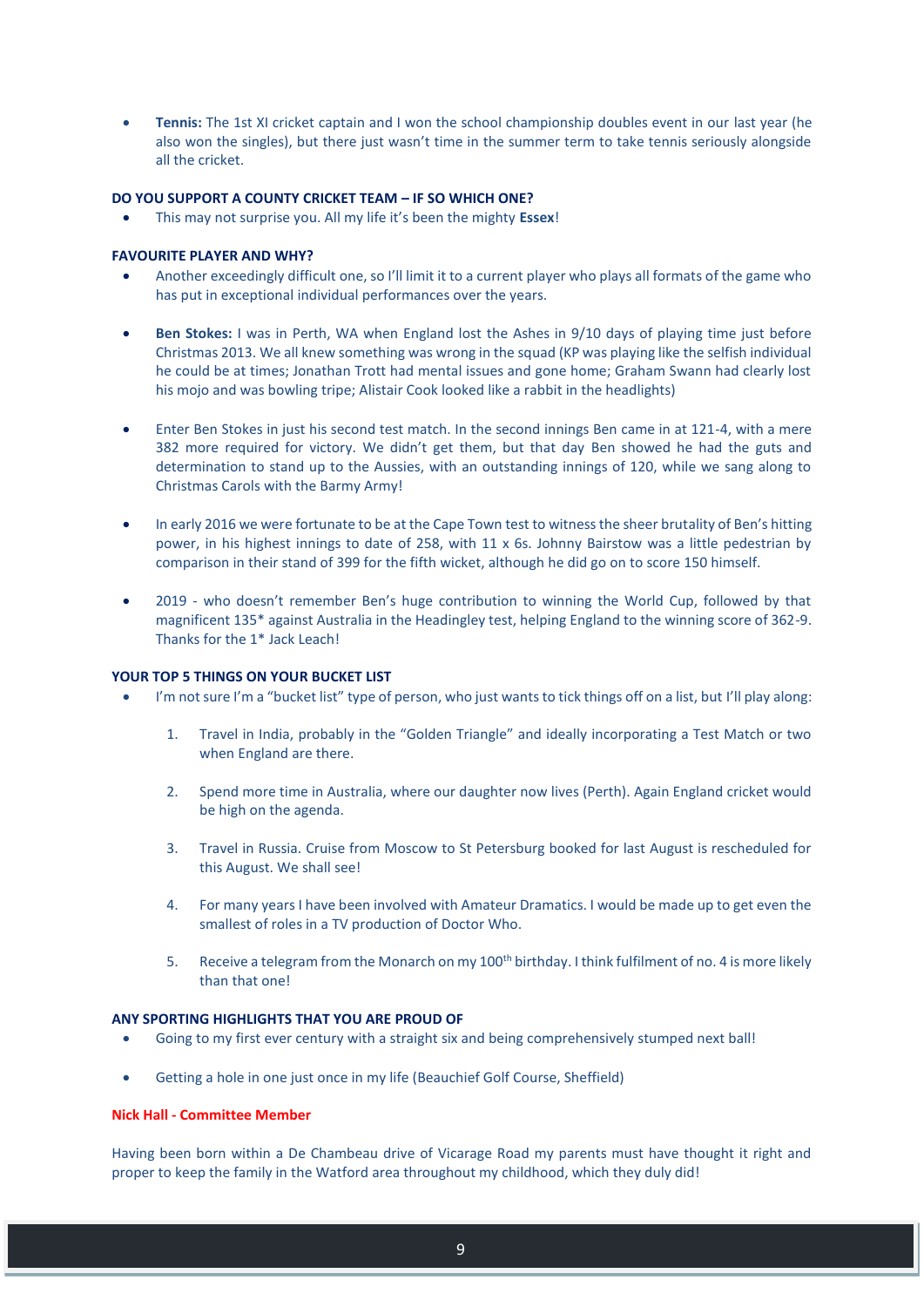My first interest in cricket coincided with the Australian tour of England in 1961 and the BBC radio and TV coverage which followed the Test Match series. To that effect my subsequent love of the game was, I suppose, self-inspired. Soon after I found myself at Lord's for the first time following Middlesex CCC in the days of Parfitt, Titmus , Price et al and my childhood hero, John (J.T.) Murray. In more recent times I would regard the great Garfield Sobers and Sachin Tendulkar as my favourite players.

I was lucky enough to play cricket competitively at primary school and represented the Watford Primary Schools district team, principally as a bowler! Cricket at Secondary school went in fits and starts and only really took off when the family re-located to High Wycombe and a change of school.

Apart from a good amount of cricket in the Sixth form I joined the School Old Boys team which played both days at the weekend in a variety of settings in and around Buckinghamshire.

Over the next 20 years or so I had a stuttering, modest and mostly uneventful playing career with the odd good day ( 3 hundreds, a couple of 6-fers and a hat-trick) thrown in playing for John Hampden Old Boys, Amersham Hill, Hatfield Hyde and finally Berkhamsted cricket clubs.

Although I enjoyed playing immensely I had no intention of going on to the bitter end, as it were, and I moved smoothly into umpiring ready for the 1998 season. Within the next two years I gained a place on the newlyformed Home Counties Premier League panel and more recently the SHPL. Last year I clocked up my 300th premier league game which I guess may be some sort of record in Hertfordshire. I have also been lucky enough to serve on the ECB 'D list', the Minor Counties panel and now, the National Umpires Panel.

In the winter months I have continued to referee football, which I started in 1975! I did have a 12 year break, however, initially to concentrate more on running in the late 1980s. At best I was only a reasonably decent club runner, but I did once break 3 hours for a marathon which took a great deal of training and effort!

Nowadays I play golf regularly throughout the year, continue to support the mighty Hornets and Middlesex, and watch snooker live and on the television.

I don't really have a bucket list: I just hope that I can maintain health and fitness as long as possible so that I can enjoy my sport, travel, music and theatre. Mind you, I have not umpired competitively at Lord's: this would be a great way to round off my umpiring career!

#### **Tim Caldicott - Education Secretary**

#### **WHERE WERE YOU BORN AND RAISED. IF NOT IN HERTFORDSHIRE, WHEN DID YOU MOVE HERE?**

Born and bred in Watford. Have moved around a bit but have stayed in the WD postcode – except for a brief sojourn to Hemel.

#### **HOW DID YOU GET INTERESTED IN CRICKET? WHO WAS THE PERSON WHO INSPIRED YOU TO PLAY THE GAME?**

Not sure where my interest came from as neither of my parents played, although they both liked watching a bit. My maternal grandfather was a useful player and bought me my first proper bat, but he had long given up playing when I was old enough to play.

# **TELL ME ABOUT YOUR CRICKET CAREER FROM SCHOOL TO WHEN YOU RETIRED, IF YOU HAVE RETIRED. LET ME HAVE AS MUCH INFO AS YOU CAN.**

Played occasionally at school for the form team, never played for the school, only really started playing once I left school. Played for Old Centralians, who were based in West Watford, down beyond Vicarage Road. Moved clubs after 20 years to play for Clarendon (who merged with Chipperfield at the same time as I gave up playing).

#### **HOW DID YOU BECOME AN UMPIRE/SCORER?**

Started umpiring following an injury which proved to be decisive in my retirement from playing (my "powers" were already in decline and I wasn't enjoying playing as much prior to this anyway!).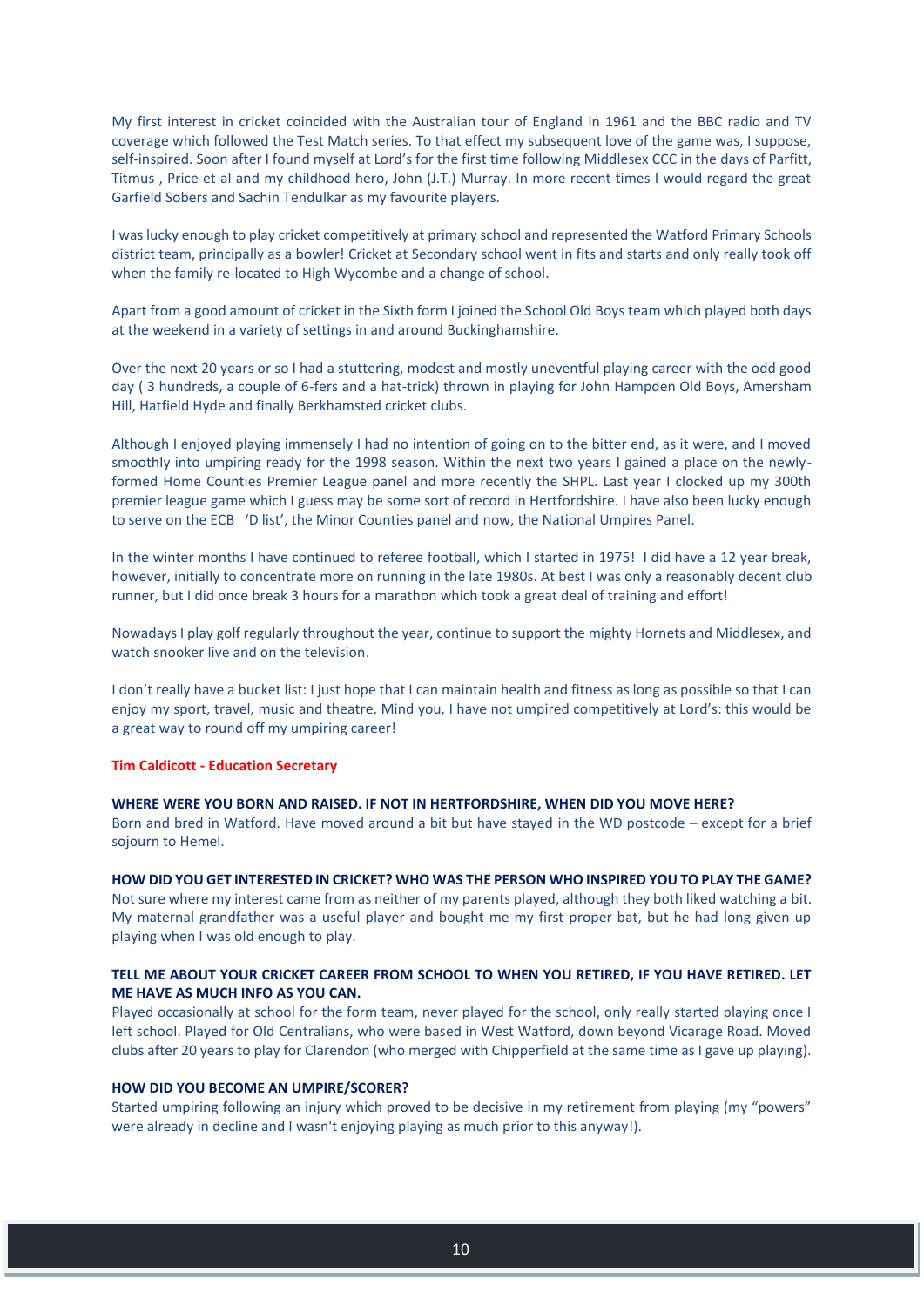## **WHO ARE YOUR CRICKETING GREATS?**

Sir Viv, Michael Holding and Sir Ian. The long hot summer of '76 and the West Indies in full flight, Viv batted like a god and Mikey bowled like the wind. Actually, that series is probably what sparked my love affair with cricket.

## **WHAT OTHER SPORTS HAVE YOU PLAYED/INTERESTED IN?**

Football, played (badly) until mid 20s. Now limit my activities to hurling abuse at players from both teams at Vicarage Road.

Played rugby reasonably well at school – regret not playing on afterwards. As I spent a LOT of time in pubs in my younger days, so became very proficient at most indoor games...

## **DO YOU SUPPORT A COUNTY CRICKET TEAM – IF SO WHICH ONE?**

Don't support any County team beyond keeping up with the headlines.

#### **FAVOURITE PLAYER AND WHY?**

Past player would probably be Viv, his swagger and ability to cow opposition just by his presence – and his unbelievable talent. Current player would be Ben Stokes (the same sort of bravado) or Jimmy Anderson (his skill levels beggar belief).

#### **YOUR TOP 5 THINGS ON YOUR BUCKET LIST?**

Trip down under for the Sydney and Melbourne Ashes tests. Stand in a match on the main ground at Lords. Visit the Pyramids. Err....umm...

#### **ANY SPORTING HIGHLIGHTS THAT YOU ARE PROUD OF?**

Not certain any of my lights were that high...

# **IN THE NEXT ISSUE OF OVER & OUT, I WILL BE INTERVIEWING:**

- Peter Hinstridge Committee Member
- John Holland Performance Officer
- Connor Mulholland Committee Member
- Roy Newman General Secretary

#### **Old School... New Ground By Nick Hall**

Harrow School v Eton College at Lord's has been an annual fixture since 1805 and is one of the longest running sporting fixtures in the world. Overall results have been quite evenly matched with a predominance of draws, as you may have expected. However, there have been some periods of complete dominance, such as Harrow's extraordinary 25 year

Undefeated run starting in 1975. In contrast, results since 2010 have fluctuated remarkably in that no side has been victorious in successive matches during that period, and true to form, Eton won this year's match to continue that trend.

Film footage of encounters between Harrow and Eton during the inter-war years aptly demonstrates that these fixtures were just as much an important upper class social gathering as a cricket match; massive crowds would gather at Lord's as they would for similar events at Henley Regatta and Royal Ascot.

Eventually these fixtures became less of a society occasion and more as an opportunity for talented young men to demonstrate their cricketing prowess at the 'Home of Cricket'. There have, of course, been many Harrovians and Etonians who have become public figures in politics, business and the arts, and many have also gone on to play first-class cricket and indeed to represent England. Most recently the list includes Alex Louden, Nick Compton, Gary Ballance and Sam Northeast and we shouldn't forget to mention good old Henry 'Blowers' Blofeld as well!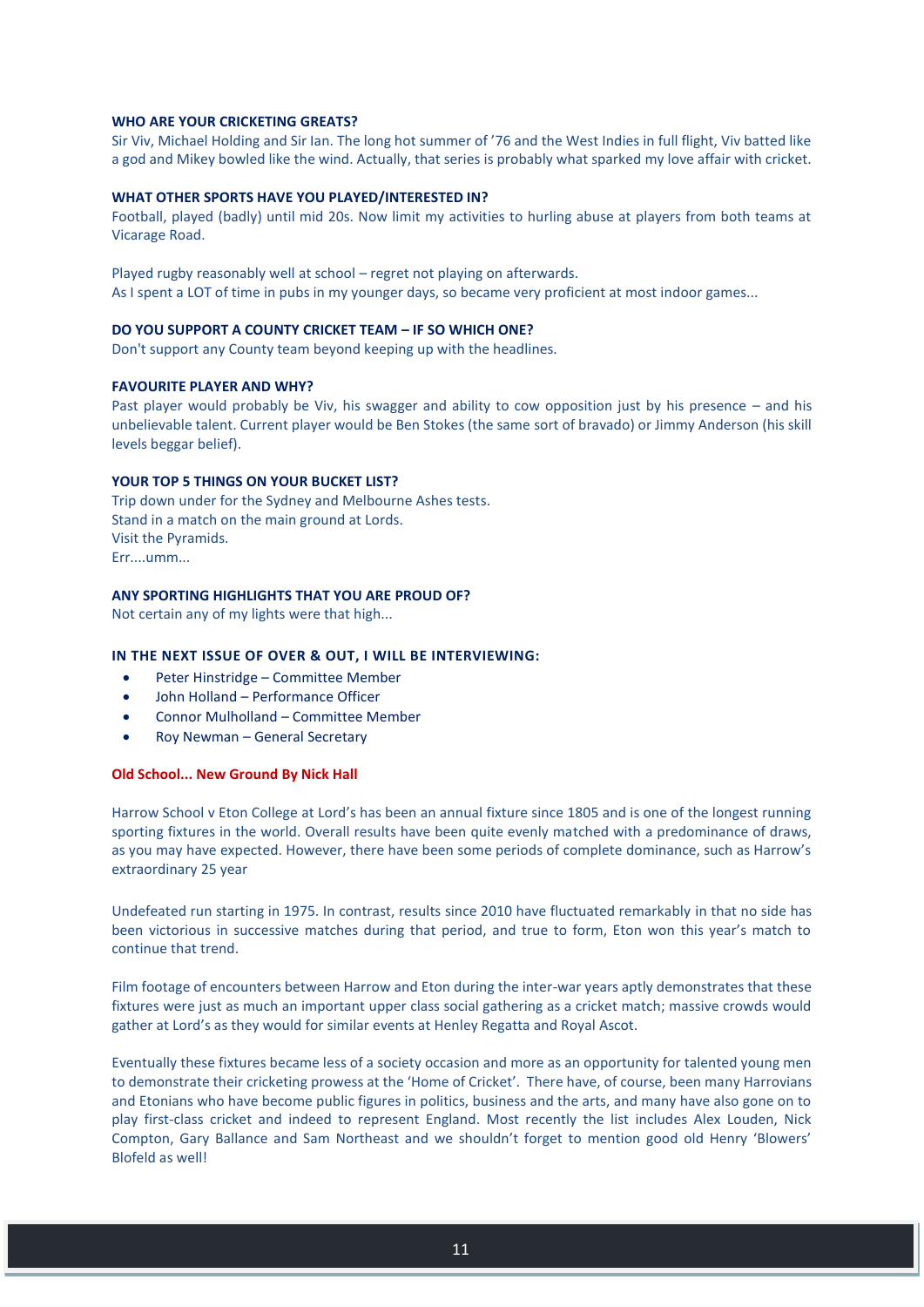I was very pleased to be appointed to umpire the 2021 game alongside David Halle, from Middlesex ACO. This year the MCC was particularly keen to stage both this fixture and the Oxford v Cambridge match the next day as these would be the first games with spectators at Lord's since the pandemic started. Strict protocols to include restricted ground access for spectators, players and umpires would be put in place with a view to using these in the forthcoming England Test match the following week. As such we found ourselves based in the Pavilion Bowler's Bar as our changing room. This gives access to the ground without going through the Long Room and, most importantly, provides an easy opportunity to ring the famous Lord's bell! Lunch and Tea (remember those) would be delivered to us as required.

Unsurprisingly, Lord's was an absolute picture and now within a whisker of the completion of its impressive building developments. The new Compton and Edrich Stands (which will be used for the first time in the New Zealand Test match) are amazing structures which, at their highest points look *down* upon the Media Centre and may be unsuitable for those who suffer from vertigo or such-like!

As for the game itself, Eton won an important toss and bowled Harrow out for 161 just inside their allotted 55 overs. The pitch had offered plenty of assistance to all the bowlers and without a sizeable contribution of wides the match would have been over much quicker! We had a brief rain stoppage in mid-afternoon, but felt extremely fortunate to have survived the atrocious weather which had again decimated league cricket for the third week in a row.

As the match progressed and bar takings accelerated the partisan crowd of about 600 became increasingly loud, animated and raucous, most notably to greet important umpiring decisions! Despite a mid-innings blip, Eton remained on top when they batted and eventually won the match quite comfortably by 4 wickets with plenty of overs to spare.

Fittingly 'time' was called in bright sunshine which was a perfect end to a memorable and interesting day! Although keenly competitive, the game was played in excellent spirit and was a real pleasure to umpire.

## **QUIZ 10 ANSWERS**

- 1. (b)
- 2. (c)
- 3. (a)
- 4. (a)
- 5. (c)

For any clarification of these answers please contact Nick Hall a[t n.hall53@outlook.com](mailto:n.hall53@outlook.com)